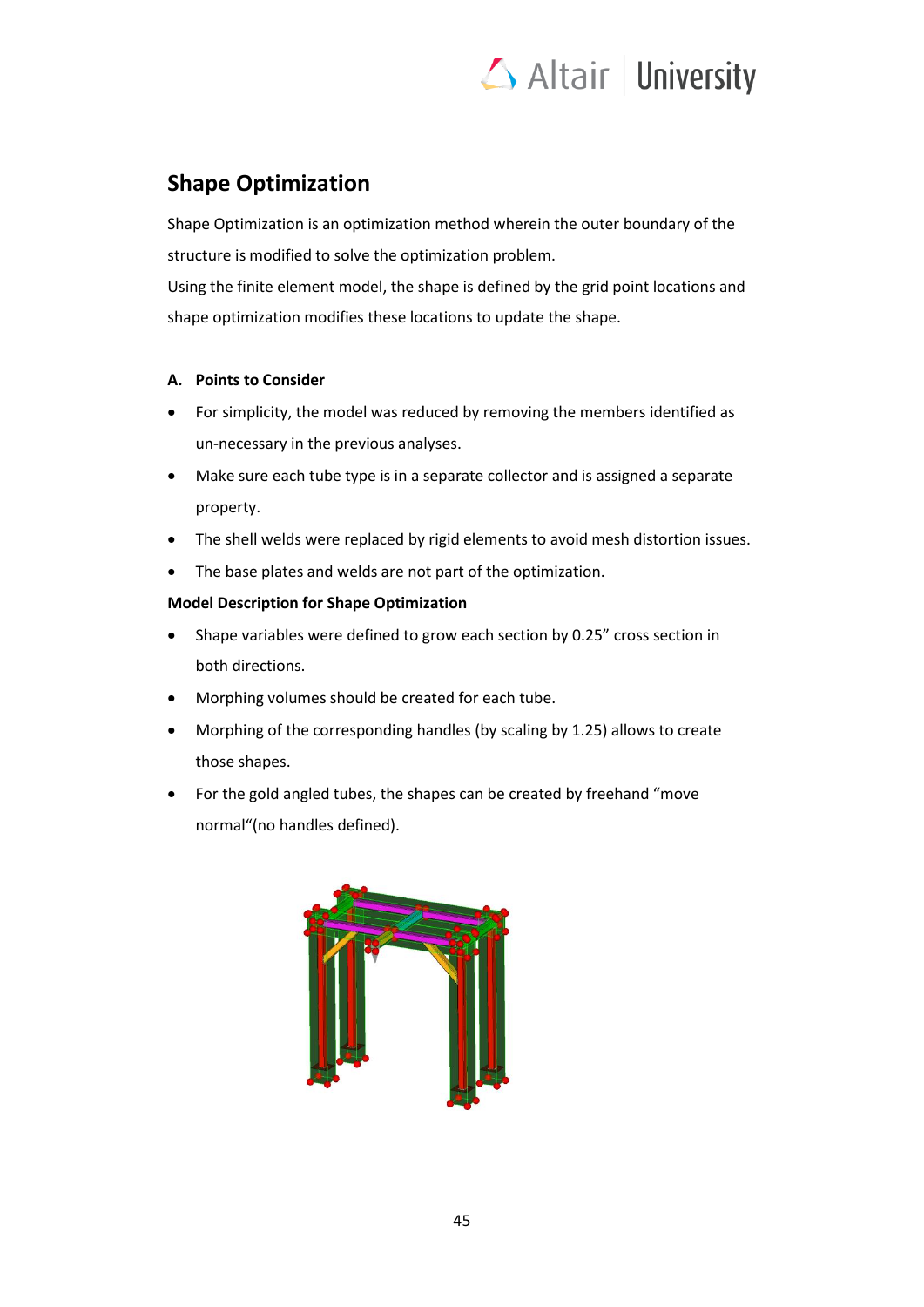

- The optimization problem should be setup as follows:
	- i. Minimize mass (base plates and lump mass not included)
	- ii. Displacement constraints:
		- $\triangleright$  5mm for load case 1 (2g downwards)
		- ➢ 7mm for load cases 2 and 3 (1g downwards and 0.5g lateral)
- The range of the shape variables was defined between -1 and 2, so that the sections between 1.5"x1.5" and 3"x3" can be used. (original section is 2"x2")
- The gold angled tubes are not allowed to shrink to 1.5"x1.5" due to mesh distortion (0-2 range).
- The original thickness of 0.120" is maintained for all tubes.

#### **B. Set Up**

First, we will set up the domain handles and define the shapes for shape optimization.

- 1. Open tube-structure-shape.hm file.
- 2. Go to Analysis>>Optimization>>HyperMorph>>morph volumes.

| morph constraints | morph volumes | morph       | morph options |        |
|-------------------|---------------|-------------|---------------|--------|
| systems           | domains       | map to geom |               |        |
| symmetry          | handles       | freehand    |               |        |
| shapes            |               |             |               |        |
|                   |               |             |               |        |
|                   |               |             |               |        |
|                   |               |             |               | return |

3. You have to create morph volumes for each individual tube separately. For ease hide other components and then select the elements of single tube then click on Create.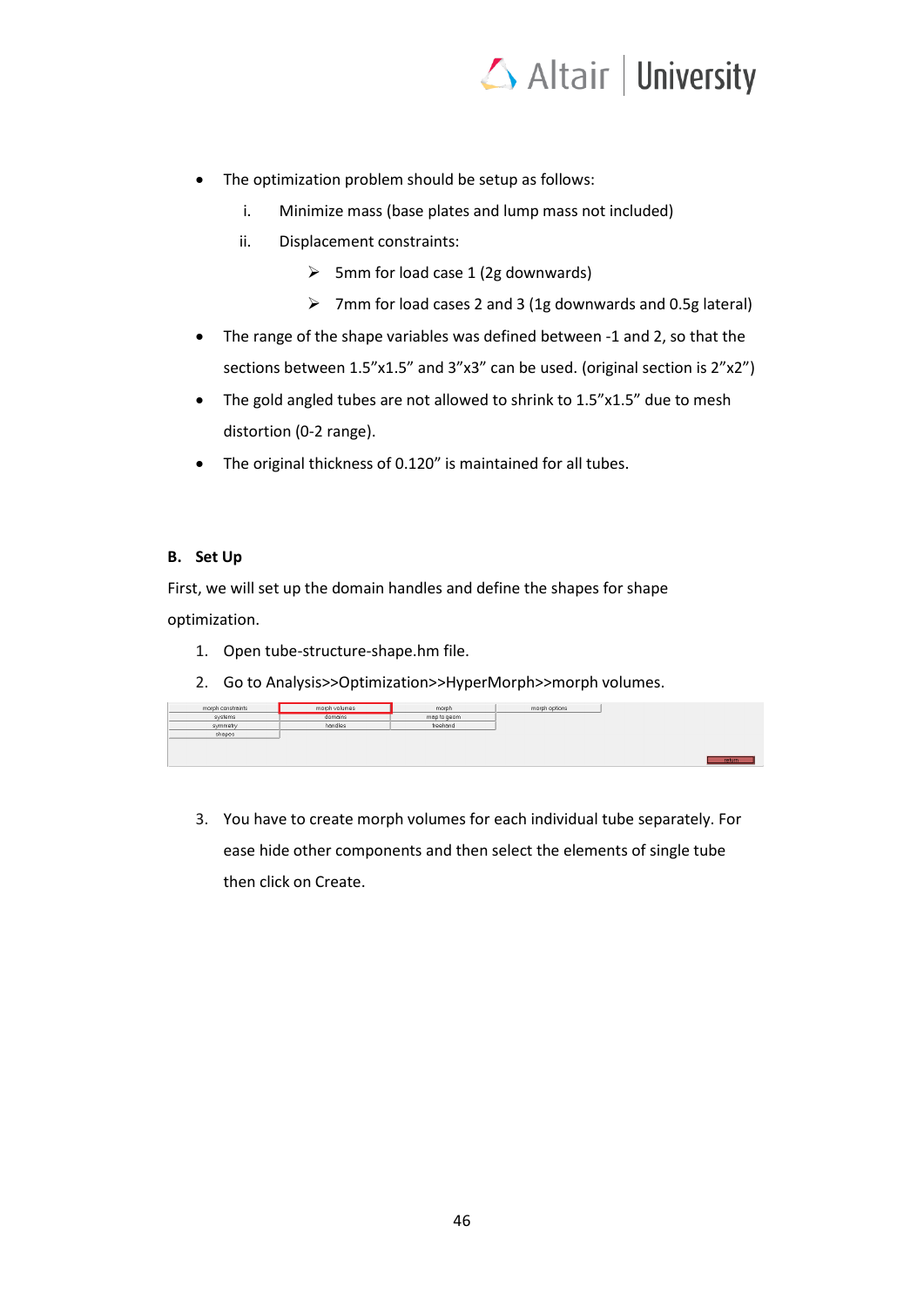

| <b>USy</b> Hak Model                                             |                       |                                                          |                                                                                                                                                                                          |               |               | Model Into: C./Users/seryeyn/Destrop/Tube Structure Project/Beseline files/tube-structure-strepe hert |
|------------------------------------------------------------------|-----------------------|----------------------------------------------------------|------------------------------------------------------------------------------------------------------------------------------------------------------------------------------------------|---------------|---------------|-------------------------------------------------------------------------------------------------------|
| <b>BROTESSE</b>                                                  | d                     |                                                          |                                                                                                                                                                                          |               |               |                                                                                                       |
| $Q - s$                                                          | ĸ,                    |                                                          |                                                                                                                                                                                          |               |               |                                                                                                       |
| 0.555<br>$\cdot$ b $\triangle$ $\mathcal{P}$ =<br>$\bullet$ - Rd |                       |                                                          |                                                                                                                                                                                          |               |               |                                                                                                       |
|                                                                  | ø                     |                                                          |                                                                                                                                                                                          |               |               |                                                                                                       |
| ID @ Include<br>Eritors                                          | W                     |                                                          |                                                                                                                                                                                          |               |               |                                                                                                       |
| ID Assesbly Herardry                                             |                       |                                                          |                                                                                                                                                                                          |               |               |                                                                                                       |
| <b>D</b> Components (10)<br>diff conerports 1                    | ø                     |                                                          |                                                                                                                                                                                          |               |               |                                                                                                       |
| 2.1<br><b>图图 NPR</b>                                             | ÷                     |                                                          |                                                                                                                                                                                          |               |               |                                                                                                       |
| 3日<br><b>IF IF ro-rides</b>                                      | $\frac{0}{12}$        |                                                          |                                                                                                                                                                                          |               |               |                                                                                                       |
| call (iii) canter<br>$\epsilon$                                  |                       |                                                          |                                                                                                                                                                                          |               |               |                                                                                                       |
| 6                                                                |                       |                                                          |                                                                                                                                                                                          |               |               |                                                                                                       |
| gli (i) overlang<br>di li kwangusata 7                           | <b>Mark</b>           |                                                          |                                                                                                                                                                                          |               |               |                                                                                                       |
| 14 国<br>(I) III best plates                                      |                       |                                                          |                                                                                                                                                                                          |               |               |                                                                                                       |
| still sporter<br>16. 国                                           |                       |                                                          |                                                                                                                                                                                          |               |               |                                                                                                       |
| 17 国<br><b>BE</b> mass                                           | 一幅                    |                                                          |                                                                                                                                                                                          |               |               |                                                                                                       |
| (El ili sigld-webbs 10 El                                        |                       |                                                          |                                                                                                                                                                                          |               |               |                                                                                                       |
| <sup>(1)</sup> Hander (8)                                        | 回                     |                                                          |                                                                                                                                                                                          |               |               |                                                                                                       |
| 日 Load Collectors (4)                                            |                       |                                                          |                                                                                                                                                                                          |               |               |                                                                                                       |
| <b>ID To Load Ships (3)</b>                                      |                       |                                                          |                                                                                                                                                                                          |               |               |                                                                                                       |
| E- Melerah (1)                                                   |                       |                                                          |                                                                                                                                                                                          |               |               |                                                                                                       |
| 1) ED Moshing Volumes (1)                                        |                       |                                                          |                                                                                                                                                                                          |               |               |                                                                                                       |
| 13-Age Properties (7)                                            |                       |                                                          |                                                                                                                                                                                          |               |               |                                                                                                       |
| the part des (1)                                                 |                       |                                                          |                                                                                                                                                                                          |               |               |                                                                                                       |
|                                                                  |                       |                                                          |                                                                                                                                                                                          |               |               |                                                                                                       |
|                                                                  |                       |                                                          |                                                                                                                                                                                          |               |               |                                                                                                       |
|                                                                  |                       |                                                          |                                                                                                                                                                                          |               |               |                                                                                                       |
|                                                                  |                       |                                                          |                                                                                                                                                                                          |               |               |                                                                                                       |
|                                                                  |                       |                                                          |                                                                                                                                                                                          |               |               |                                                                                                       |
| Name Value                                                       |                       |                                                          |                                                                                                                                                                                          |               |               |                                                                                                       |
|                                                                  |                       | $\bullet$ $\bullet$                                      |                                                                                                                                                                                          |               |               |                                                                                                       |
|                                                                  |                       |                                                          |                                                                                                                                                                                          |               |               |                                                                                                       |
|                                                                  |                       |                                                          |                                                                                                                                                                                          |               |               |                                                                                                       |
|                                                                  |                       |                                                          |                                                                                                                                                                                          |               |               |                                                                                                       |
|                                                                  |                       |                                                          |                                                                                                                                                                                          |               |               |                                                                                                       |
|                                                                  |                       |                                                          |                                                                                                                                                                                          |               |               |                                                                                                       |
|                                                                  |                       |                                                          |                                                                                                                                                                                          |               |               |                                                                                                       |
|                                                                  |                       |                                                          |                                                                                                                                                                                          |               |               | 2881                                                                                                  |
|                                                                  | <b>BOTOLL NOLTION</b> | $\cdot$ $\Diamond$ $\cdot$ $\Diamond$ $\cdot$ $\Diamond$ | $\mathbf{Q}_{\text{H}}\text{Gm} \longrightarrow \bigoplus_{i=1}^n \mathbf{Q}_i \times \cdots \otimes \cdots \otimes \cdots \otimes \mathbf{Q}_i \boxplus \bigoplus_{i=1}^n \mathbf{Q}_i$ |               |               |                                                                                                       |
|                                                                  |                       |                                                          |                                                                                                                                                                                          |               |               |                                                                                                       |
|                                                                  | $G$ and $E$           | $\cdot$<br>create morphyci<br>$\bullet$                  | $\bullet$<br>enclose elems                                                                                                                                                               | global system |               | <b>COMPA</b>                                                                                          |
|                                                                  | C update mvols        |                                                          | $\overline{\mathbf{R}}$<br>elomt                                                                                                                                                         |               |               |                                                                                                       |
|                                                                  | $C$ update edges      | $\cdot$<br>no shrinking                                  |                                                                                                                                                                                          |               |               |                                                                                                       |
|                                                                  | c split/combine       |                                                          |                                                                                                                                                                                          |               |               |                                                                                                       |
|                                                                  | C savaiload           |                                                          | handle placement.                                                                                                                                                                        |               |               | reject                                                                                                |
|                                                                  | C convert             |                                                          | $\mathbf{v}$<br>comers only                                                                                                                                                              |               |               |                                                                                                       |
|                                                                  | $C$ consmeters        | 10.000<br>butter %                                       | V exfortengent                                                                                                                                                                           |               |               | return.                                                                                               |
|                                                                  |                       |                                                          |                                                                                                                                                                                          | Model         | B rigid walch | <b>B</b> 0.5g <sup>V-1</sup> g2                                                                       |

Do this for the four tubes.



4. Now we will scale the handles one tube at a time. Go to Analysis>>Optimization>>HyperMorph>>morph. Select all 8 handles of only one tube at a time and morph the tube. Provide a value of 1.25 for X direction, 1.25 for Y direction and 1 for Z direction (which is axial direction of those tubes).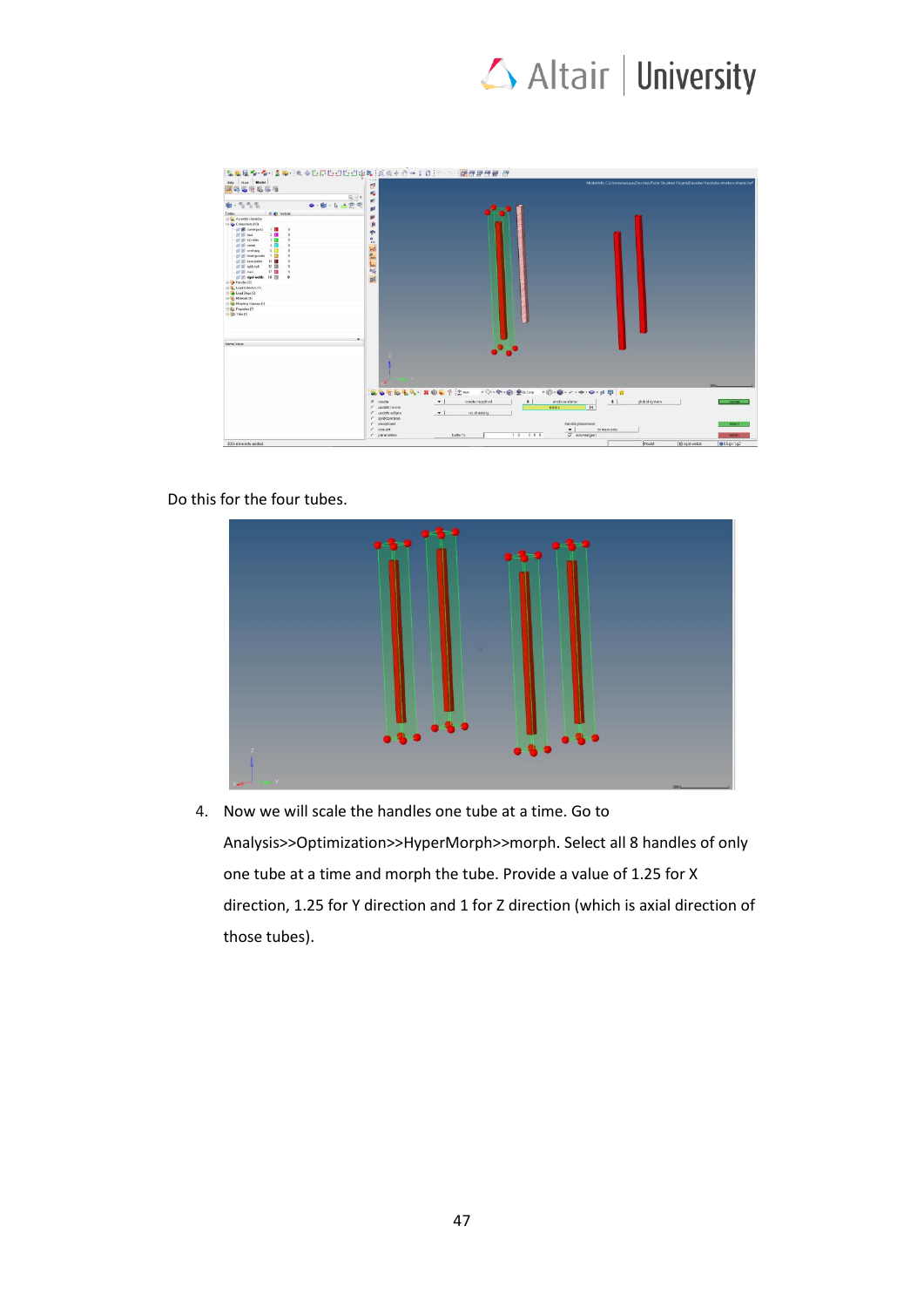

| Ele Edit View Collectors Geometry Mesh Cognectors Materials Properties BCs Setup Tools Morphing Optimization Past 2070sts Preferences Applications Help<br><b>我就是看"看"去看"画中也是也想也想要我的人要来了好。"</b><br>Usity   Mark   Model     | d                                                                          | <b>COMPANY</b>              |                                                                |                                     |                           |                                  |
|----------------------------------------------------------------------------------------------------------------------------------------------------------------------------------------------------------------------------|----------------------------------------------------------------------------|-----------------------------|----------------------------------------------------------------|-------------------------------------|---------------------------|----------------------------------|
| <b>ERGRESS</b><br>$Q = x$                                                                                                                                                                                                  | $\mathbf{r}_\bullet$                                                       |                             |                                                                |                                     |                           |                                  |
| $\mathbf{B}$ . $\mathbf{B}$ , $\mathbf{B}$<br>$\bullet - \mathsf{R} \mathsf{I} - \mathsf{I}$<br>$\circledcirc$<br>D & Include<br>Entities:<br>El Co. Assembly Hierarchy<br>Components (10)<br><b>E B</b> conerports<br>1.8 | øf.<br>41<br>輿<br>®                                                        |                             |                                                                |                                     |                           |                                  |
| F E ton<br>2 <sub>0</sub><br>$\Omega$<br>3 <sup>2</sup><br>El El top-sides<br>E center<br>4 <sup>1</sup><br>E overhang<br>6<br>7 <sub>0</sub><br>E know guatels                                                            | ÷<br>$\frac{\mathbf{0}}{121}$<br>$\mathbf{h}$<br>$\frac{H}{\Delta m}$      |                             |                                                                |                                     |                           |                                  |
| <b>E B</b> bateplates<br>14 国<br>16 图<br>gil ill spostot<br><b>El Bi</b> nass<br>17.<br>E night welds 18<br>٠<br>$\neq$ Handles (32)                                                                                       | $\frac{1}{2}$<br>崎<br>gd.                                                  |                             |                                                                |                                     |                           |                                  |
| B & Load Colectors [4]<br>B & Load Steps (3)<br>[1] Bakesah [1]<br>(ii) En Morphing Volumes (4)<br><b>El Ago</b> Propertes (7)                                                                                             |                                                                            |                             |                                                                |                                     |                           |                                  |
| <b>DE FREGIN</b><br>1<br>- Model Info<br>$\theta$                                                                                                                                                                          |                                                                            |                             |                                                                |                                     |                           |                                  |
| Value<br>Name:<br><b>Master Nodel</b><br>Include                                                                                                                                                                           |                                                                            |                             | U.<br>×                                                        |                                     |                           |                                  |
|                                                                                                                                                                                                                            |                                                                            |                             |                                                                |                                     | <b>ASS</b>                |                                  |
|                                                                                                                                                                                                                            | <b>ACTELL XOLTED</b><br><b>G</b> move handles<br>$\Gamma$ elter dimensions | H<br>handles                | → ○ - ※ - @ 鱼sycore → @ - @ - / - ※ - ◎ - が 問 : 食<br>$-$ scale |                                     |                           | <b>COSTA</b>                     |
|                                                                                                                                                                                                                            | r setbiasing<br>$\Gamma$ set constraints<br>C save shape<br>C apply shapes | $\bullet$<br>avg for crigin | x scale:<br>y scale<br>z scale:                                | uniform.<br>1.250<br>1.250<br>1.000 |                           | rodo<br><b>ANGER</b><br>redo all |
| Morph                                                                                                                                                                                                                      | C morph surfaces                                                           | Use system for nodes        | $\bullet$<br>global system                                     | Model                               | options<br>El rigid-welds | rature<br>B 0 SgY-1g2            |

Now in the "save shape" panel, save the shape as shape\_corner\_posts.

| C move handles      |           | shape_corn<br>name =    | $\Box$ color | save     |
|---------------------|-----------|-------------------------|--------------|----------|
| C alter dimensions  |           |                         |              | reject   |
| $C$ set biasing     | $\bullet$ | as handle perturbations |              | undo     |
| $C$ set constraints |           |                         |              | redo.    |
| $G$ save shape      | $\bullet$ | alobal system           |              | undo all |
| $C$ apply shapes    |           |                         |              | redo all |
| C morph surfaces    |           |                         |              | return   |

After saving the shape, click on "undo all" and undo all the changes.

### 5. Now create a design variable for this shape. Go to

Analysis>>optimization>>shape.

| $G$ desvar<br>$C$ export | desvar-            | $d1 - c o r n e r$ | $shape =$     | hape_c | create<br>reject |
|--------------------------|--------------------|--------------------|---------------|--------|------------------|
|                          |                    |                    |               |        |                  |
|                          | initial value =    | 0 <sub>0</sub>     |               |        | animate          |
|                          | lower bound =      | $0\ 0\ 0$          | single desver |        | review           |
| $G$ create               | upper bound =      | $0\ 0\ 0$          |               |        |                  |
| c update                 | move limit default |                    |               |        |                  |
|                          | no ddval           |                    | undo morphing |        | return           |

Create a new design variable "d1-corner-posts" select the shape "shape\_corner posts" provide the appropriate lower bound and upper bound values and click on create.

In the model browser, now you can see a new shape and a new design Variable.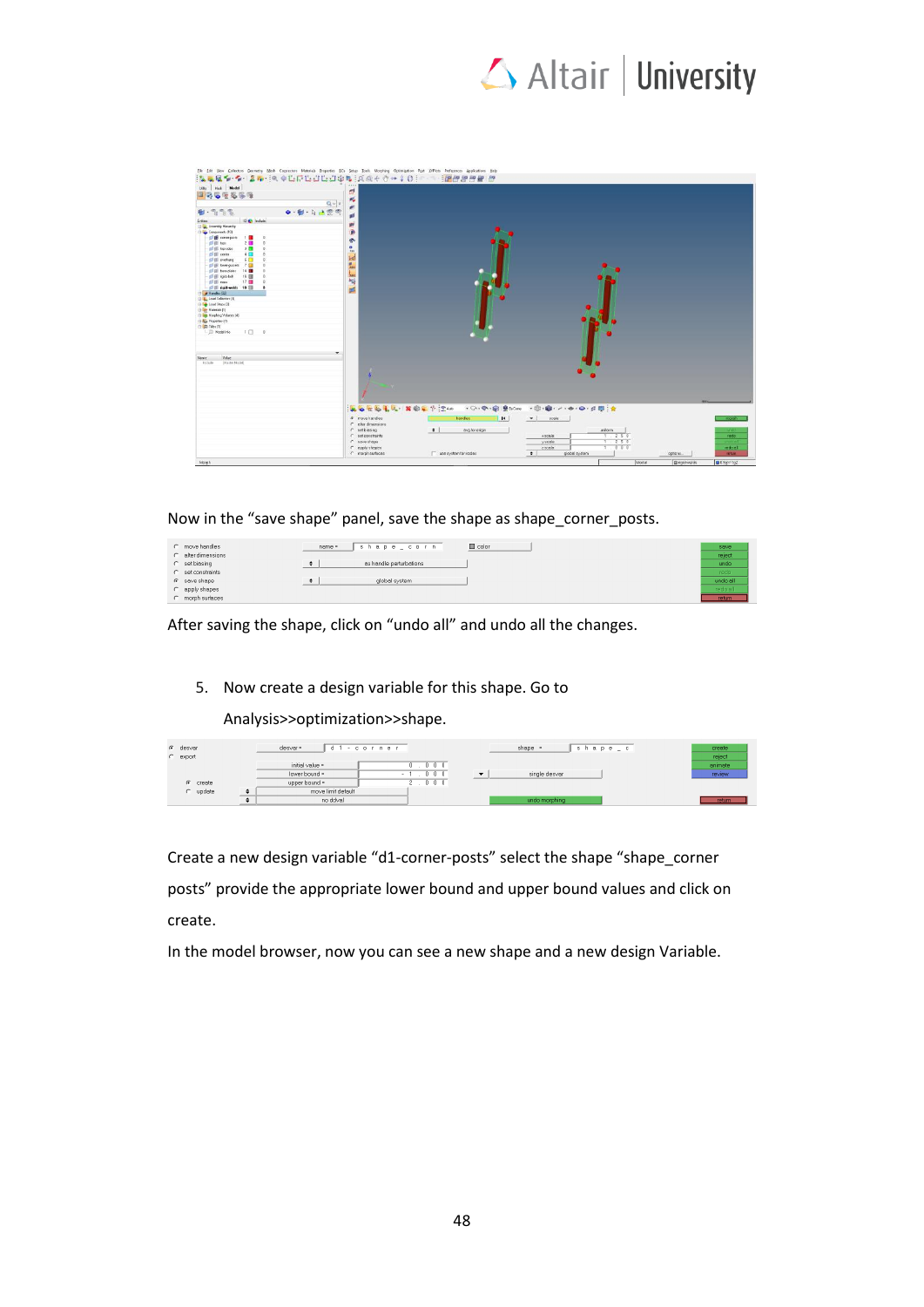

| <b>El-</b> Assembly Hierarchy              |   |   |
|--------------------------------------------|---|---|
| <b>E</b> Components (10)                   |   |   |
| <b>E vi</b> Design Variables [1]           |   |   |
| <b>Environment</b> in the d1-comer-posts   | 1 | n |
| <b>⊞</b> Handles [32]                      |   |   |
| <b>E</b> Load Collectors (4)               |   |   |
| E Load Steps (3)                           |   |   |
| <sup>1</sup> / <sub>12</sub> Materials [1] |   |   |
| 由 <sub>C</sub> -, Morphing Volumes [4]     |   |   |
| 由 Properties (7)                           |   |   |
| 白 A Shapes [1]                             |   |   |
| hape_comer_posts                           |   | n |
| 目 Titles [1]<br>田山                         |   |   |

6. Repeat steps 2-5 for all the tubes (except lower gussets). Keep in mind we want to scale the size of each tube from its own center and that's why we select the handles of one tube at a time while morphing. Also keep in mind the direction of scale will be different for every component.

Scale directions are the directions which are not in direction of tube axis so it can grow in size (not length). Keep scale factor 1 for the remaining direction.

- Corner posts: scale in X and Y (shape range -1 to 2)
- Tops: scale in X and Z (shape range -1 to 2)
- Top sides: scale in Y and Z (shape range -1 to 2)
- Center: scale in Y and Z (shape range -1 to 2)
- Overhang: scale in Y and Z (shape range -1 to 2)

The shape range is the lower and upper bound values which will be used while defining the design variable.

7. After repeating steps 2-5 for all the tubes (except Lower gussets) your model browser should look like this.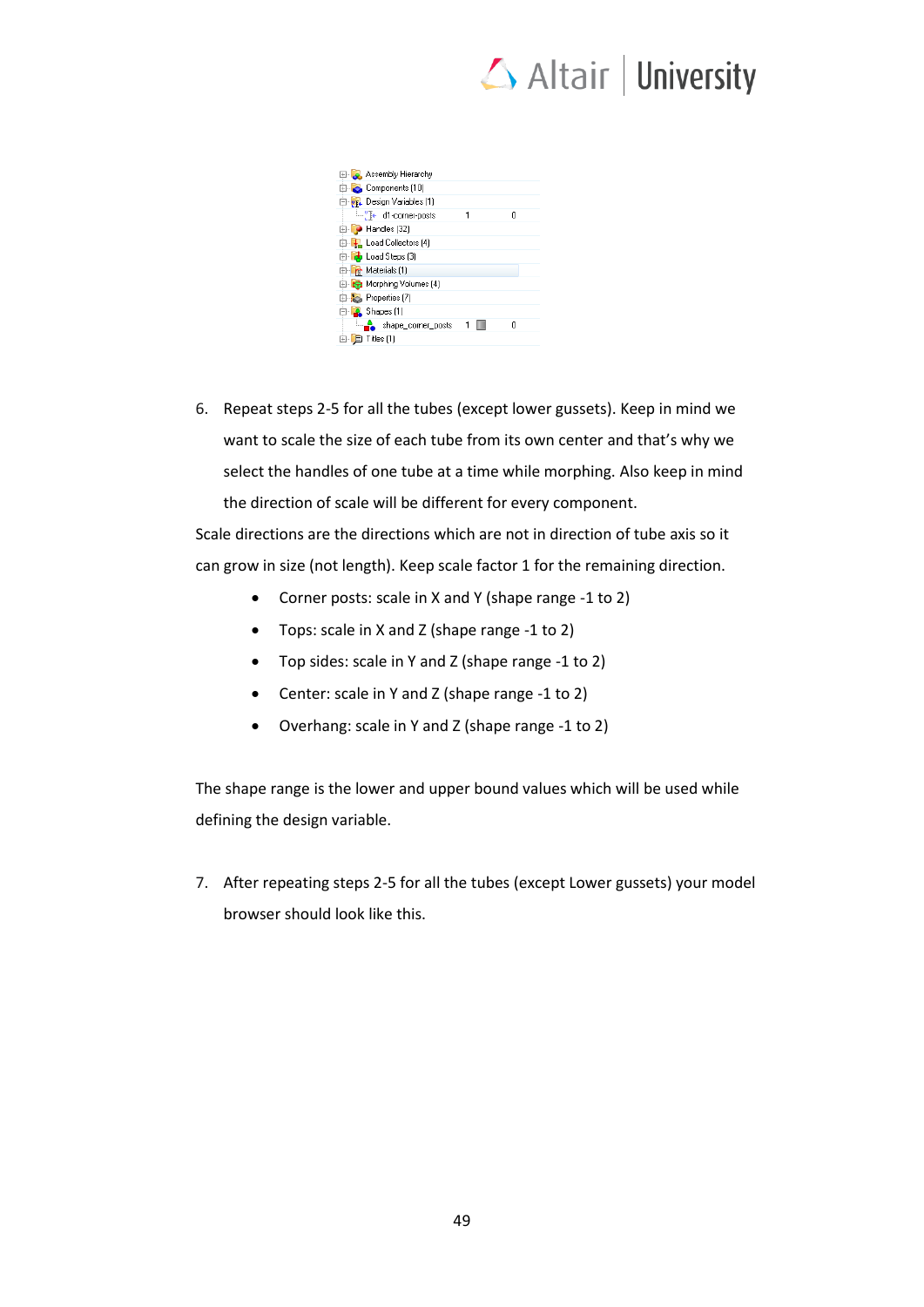# Altair | University

| Entities                               | D  |   | Include |  |
|----------------------------------------|----|---|---------|--|
| <b>E-Assembly Hierarchy</b>            |    |   |         |  |
| Components (10)                        |    |   |         |  |
| - <b>FB</b> corner-posts               | 1  |   | 0       |  |
| $\blacksquare$ $\blacksquare$ tops     | 2  |   | 0       |  |
| $\Box$ $\Box$ top-sides                | 3  |   | 0       |  |
| $\blacksquare$ $\blacksquare$ center   | 4  |   | 0       |  |
| $\blacksquare$ $\blacksquare$ overhang | 6  |   | n       |  |
| <b>E</b> lower-gussets<br>l-O          | 7  |   | n       |  |
| $\Box$ $\Box$ base-plates              | 14 |   | 0       |  |
| Figids-bolt                            | 16 |   | n       |  |
| $\Box$ $\Box$ mass                     | 17 |   | 0       |  |
| $\Box$ $\Box$ rigid-welds              | 18 |   | 0       |  |
| <b>E</b> vy Design Variables (5)       |    |   |         |  |
| ⊕ Handles (80)                         |    |   |         |  |
| E- Load Collectors (4)                 |    |   |         |  |
| ⊕ <mark>ab</mark> Load Steps [3]       |    |   |         |  |
| 由 Materials [1]                        |    |   |         |  |
| <b>E</b> ta Morphing Volumes [10]      |    |   |         |  |
| Properties (7)                         |    |   |         |  |
| <b>D</b> Shapes (5)                    |    |   |         |  |
| ÷<br>shape_corner_posts                | 1  | m | 0       |  |
| ÷<br>shape_tops                        | 2  |   | 0       |  |
| hape_top_sides                         | 3  |   | 0       |  |
| <sub>nn</sub> A shape_center           | 4  |   | 0       |  |
| shape_overhang                         | 5  |   | 0       |  |
| 由 目 Titles (1)                         |    |   |         |  |
|                                        |    |   |         |  |
|                                        |    |   |         |  |
|                                        |    |   |         |  |
|                                        |    |   |         |  |
|                                        |    |   |         |  |

8. For the Lower gussets we will morph it along the normal. For this go to

Analysis>>optimization>>HyperMorph>>freehand.

| morph constraints | morph volumes | morph       | morph options |
|-------------------|---------------|-------------|---------------|
| systems           | domains       | map to geam |               |
| symmetry          | handles       | freehand    |               |
| shapes            |               |             |               |
|                   |               |             |               |
|                   |               |             |               |
|                   |               |             |               |

Select the "move normal" option from the drop down and select the elements for "calculate using" and "affected elements" fields. Also select the nodes for "moving nodes" field.

| C move nodes         |              |                  |                | moving nodes:      |   | my bias          | 0 <sub>0</sub> | morph   |
|----------------------|--------------|------------------|----------------|--------------------|---|------------------|----------------|---------|
| $C$ record           |              | move normal      |                | nodes              | к |                  |                |         |
| $C$ sculpting        |              | colculate using: |                | fixed nodes:       |   | fx bias          | n n n          | unde    |
| save shape<br>$\sim$ |              | elems            | $\blacksquare$ | nodes              | к |                  |                | redo    |
|                      |              | averaged norms   |                | affected elements: |   |                  |                | undo al |
|                      | dist<br>-5.0 |                  | elems          | К                  |   |                  | redo all       |         |
|                      |              |                  |                | partitioned        |   | interactive: off | options        | retum   |

Click on morph. After this save the shape as "shape\_lowergusset" and click on "undo all"

9. Create a design variable for Lower Gusset from Analysis>>optimization>>shape.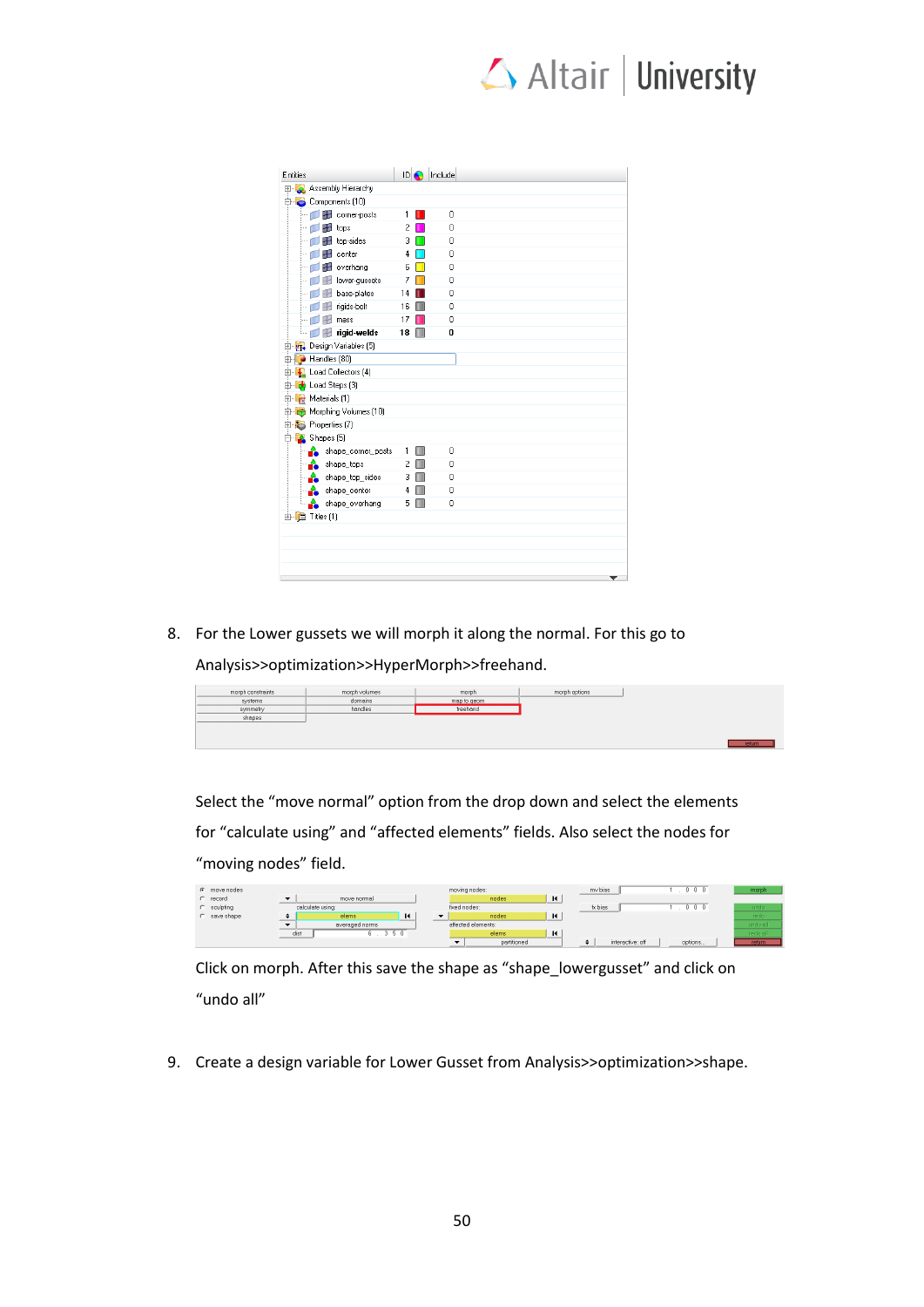

| $6$ desvar<br>$C$ export | desvar-            | , d 6 - I o werg | $shape$ $l$<br>shape $-$ | create<br>reject |
|--------------------------|--------------------|------------------|--------------------------|------------------|
|                          | initial value =    | 000              |                          | animate          |
|                          | lower bound =      | $0\ 0\ 0$        | single desvar            | review           |
| $G$ create               | upper bound =      | $0 \t0 \t0$      |                          |                  |
| $C$ update               | move limit default |                  |                          |                  |
|                          | no ddval           |                  | undo morphing            | return           |

#### 10. Now create 2 Optimization Responses:

#### a. Mass Response

| mass<br>$resomes =$<br>response type<br>mass | $\overline{\phantom{a}}$<br>sum<br>$\blacksquare$<br>props | no regionid | create<br>update<br>review |
|----------------------------------------------|------------------------------------------------------------|-------------|----------------------------|
|                                              |                                                            |             | return                     |

Select the 6 properties (base plates are not part of optimization) and click on Create.



#### b. Total Displacement

Select the hanging mass node and click create

11. Now we will create Optimization Constraints for displacement for the three Load Steps. Go to Analysis>>optimization>>dconstraints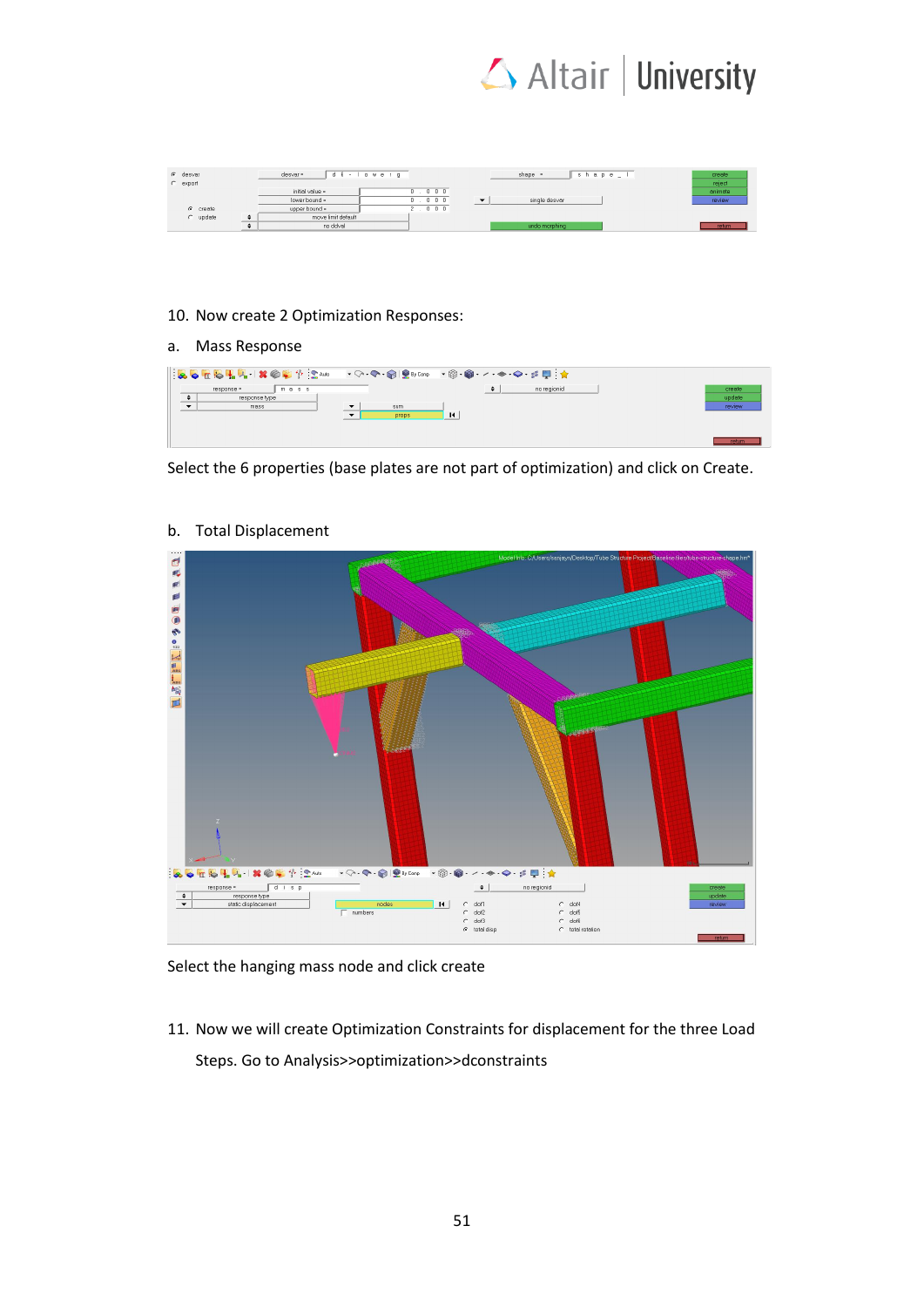

# a. For the 2g-Z load step

Make sure to select the appropriate Load Step

| constraint =  | $c - d$ is $p + 1$ | response = | displ    | create |
|---------------|--------------------|------------|----------|--------|
|               |                    |            |          | update |
| lower bound = | $-1.000e + 20$     | loadsteps  | $\sf{I}$ | review |
| upper bound = | 5.000              |            |          |        |
|               |                    |            |          |        |
|               |                    |            |          |        |
|               |                    |            |          | return |

#### b. For the 0.5gX-1gZ Load Step

| $c - d$ is $p + 2$<br>constraint = | $response =$                     | disp<br>create<br>update |
|------------------------------------|----------------------------------|--------------------------|
| lower bound =<br>upper bound =     | $-1.000e+20$<br>loadsteps<br>000 | и<br>review              |
|                                    |                                  | return                   |

#### c. For the 0.5gY-1gZ Load Step

| constraint =                   | $c - d$ is $p + 3$    | $response =$ | displ          | create<br>update |
|--------------------------------|-----------------------|--------------|----------------|------------------|
| lower bound =<br>upper bound = | $-1.000e + 20$<br>000 | loadsteps    | $\blacksquare$ | review           |
|                                |                       |              |                | return           |

# 12. Now we will create Objective which is to minimize the mass

Go to Analysis>>optimization>>objective

| min<br>$\overline{\phantom{a}}$<br>___ | response = | mass | create<br>update<br><b>Contract Contract</b><br>review |
|----------------------------------------|------------|------|--------------------------------------------------------|
|                                        |            |      | return                                                 |
|                                        |            |      |                                                        |

Select the mass response and click on Create

# **C. Analysis**

Finally, for the Optimization go to Analysis>>OptiStruct

| input file: |                             |                          | << shape_sanjay/tube-structure-shape.fem | save as | OptiStruct            |
|-------------|-----------------------------|--------------------------|------------------------------------------|---------|-----------------------|
|             | export options:<br>all      | run options:<br>analysis | memory options:<br>memory default        |         | HyperView<br>view out |
|             | $\equiv$ include connectors | options:<br>$-$ optskip  |                                          |         | return                |

Save the file first and then click on OptiStruct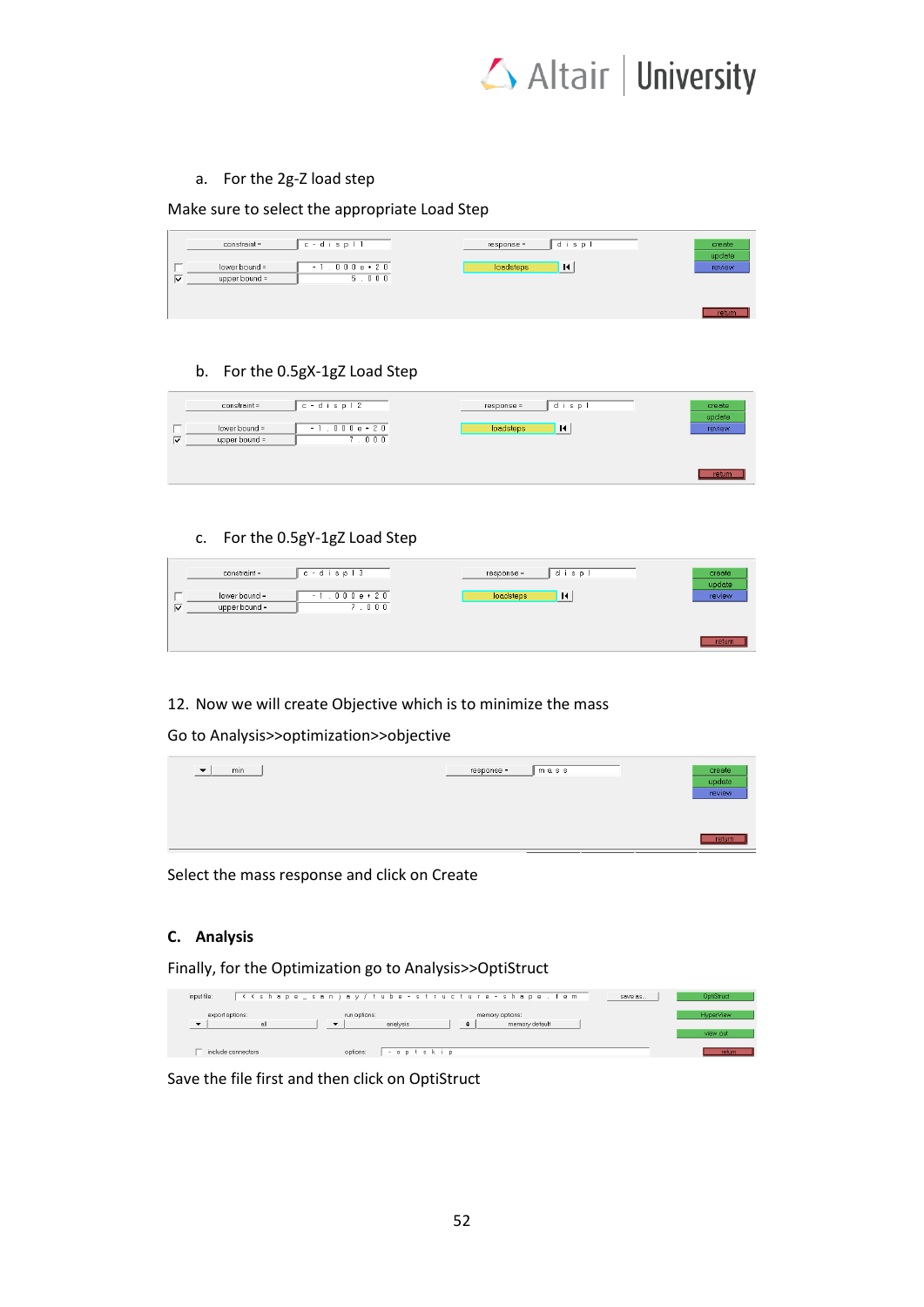

# **D. Post-Processing**

- 1. In HyperView, open the des.h3d file.
- 2. Choose the last iteration which is 8 in our case and get the Shape Change

contour.

|                                                                                             |                                                 |                                                                                                                                            | $\leftarrow$<br>$1$ of 1        |
|---------------------------------------------------------------------------------------------|-------------------------------------------------|--------------------------------------------------------------------------------------------------------------------------------------------|---------------------------------|
| Session Results x                                                                           |                                                 |                                                                                                                                            |                                 |
| ÇP<br>医肠前鼻痛                                                                                 | 1.1.1<br>d                                      | Contour Plot<br>Shape Change(Mag)                                                                                                          | 1: Model                        |
| <b>IDO O</b><br>Files                                                                       |                                                 | Analysis system                                                                                                                            | Design : Iteration B : Frame 25 |
| A Model 1 2 0                                                                               |                                                 | $-7.676E + 00$                                                                                                                             |                                 |
|                                                                                             | ar)                                             | $-6.0236 + 00$                                                                                                                             |                                 |
|                                                                                             | вB                                              | $-6.970E + 00$                                                                                                                             |                                 |
|                                                                                             | ø                                               | $-6.117E + 00$                                                                                                                             |                                 |
| $\frac{1}{2}$ Design                                                                        | s                                               | $-4.264E + 00$<br>$-3.412E + 00$                                                                                                           |                                 |
|                                                                                             |                                                 | $-2668E + 60$                                                                                                                              |                                 |
| $\frac{a}{x}$ iteration B                                                                   | Ų                                               | $+ 1.706E + 00$                                                                                                                            |                                 |
| $P_1 P_2 P_3$<br>$\bullet\quad \bullet\quad \bullet\quad \bullet\quad \bullet\quad \bullet$ | 1.111<br>٥.                                     | $-8.6296-01$                                                                                                                               |                                 |
| <b>Entities</b><br>0000                                                                     | $\circledcirc$                                  | L 0.000E+00                                                                                                                                |                                 |
| <b>SP Assembly Hierarchy</b>                                                                |                                                 | <b>No result</b>                                                                                                                           |                                 |
| El Components (10)                                                                          | ٩                                               | $Max = 7.676E + 00$<br>Grids 1533                                                                                                          |                                 |
| <b>B-B</b> Load Cases<br>B-56 Notes (1)                                                     | $\tau_{\rm r}$                                  | $Min = 0.000E + 00$                                                                                                                        |                                 |
| B B Plot Styles (3)                                                                         | $\mathcal{P}_{\mathcal{P}}$                     | Grids 42039                                                                                                                                |                                 |
| <b>B-BD</b> Results                                                                         |                                                 |                                                                                                                                            |                                 |
| 0 to Sets (5)                                                                               | $\overline{\overline{\overline{\overline{v}}}}$ |                                                                                                                                            |                                 |
| <b>B-19</b> Views (1)<br><sup>20</sup> Heaster (2)                                          | ø.                                              |                                                                                                                                            |                                 |
|                                                                                             |                                                 |                                                                                                                                            |                                 |
|                                                                                             |                                                 |                                                                                                                                            |                                 |
|                                                                                             |                                                 |                                                                                                                                            |                                 |
|                                                                                             |                                                 |                                                                                                                                            |                                 |
|                                                                                             |                                                 |                                                                                                                                            |                                 |
|                                                                                             |                                                 |                                                                                                                                            |                                 |
|                                                                                             |                                                 |                                                                                                                                            |                                 |
|                                                                                             |                                                 |                                                                                                                                            |                                 |
|                                                                                             |                                                 |                                                                                                                                            |                                 |
|                                                                                             |                                                 |                                                                                                                                            |                                 |
|                                                                                             |                                                 |                                                                                                                                            |                                 |
| Name Value                                                                                  |                                                 |                                                                                                                                            |                                 |
|                                                                                             |                                                 |                                                                                                                                            |                                 |
|                                                                                             |                                                 |                                                                                                                                            |                                 |
|                                                                                             |                                                 | ;d - ●●%∞∞ -◎-●-●小d :d :d :d ☆◎♪小児がで門ですう :x → ♪私F :0 - 0 0 0 0 0 :<br>$-$ 0                                                                |                                 |
|                                                                                             | Reault type                                     | <b>Selection</b><br>Averaging method:<br>Vakie filter<br>Display Legend Result                                                             |                                 |
|                                                                                             |                                                 | Shape Dhange (v)<br>Nane<br>$=$ $Cepocents$<br>$\vert \mathbf{H} \vert$<br>$\frac{v}{2}$ None $\rightarrow$<br>≛<br>Overlay result display |                                 |
|                                                                                             | Mag                                             | Clear Contour<br>Resolveding<br>E Vaision ( 10 (X)<br>$\bullet$                                                                            |                                 |
|                                                                                             |                                                 | Create Plot Style.<br>Analysis System<br>٠<br>$\sqrt{V}$                                                                                   |                                 |
|                                                                                             | Layers:                                         | Averaging Options.<br>Show loo Value<br>$\mathbb{H}$                                                                                       |                                 |
|                                                                                             |                                                 | Emrelope trace plot:<br>E Use correr data<br>Projection Rule<br>Cache<br>Use tracking system                                               |                                 |
|                                                                                             |                                                 | Nane<br>Ques-Results<br>Apple<br>To Show midside node results                                                                              |                                 |
| <b>Dentifies selected</b>                                                                   |                                                 |                                                                                                                                            |                                 |
|                                                                                             |                                                 |                                                                                                                                            |                                 |

This gives us clear contour of the shape change after optimization.

- 3. To get the final mass of the optimized structure, open the .out file from the run directory.
- 4. In the .out file, go to the last iteration and check the mass.

| <b>TTERATION 8</b> | the 2nd satisfied convergence ratio = $7.3761E-04$                                                              |                          |             |                |                    |       |
|--------------------|-----------------------------------------------------------------------------------------------------------------|--------------------------|-------------|----------------|--------------------|-------|
|                    | Objective Function (Minimize MASS ) = $2.85611E-02$                                                             |                          |             | $s$ change $=$ | 0.07               |       |
|                    | Maximum Constraint Violation % = 0.00000E+00                                                                    |                          |             |                |                    |       |
| Volume             |                                                                                                                 | $= 4.03034E+006$         |             | Mass           | $= 2.31638E - 001$ |       |
| Subcase            | Compliance Epsilon<br>1 9.676199E+03 1.736614E-12<br>2 3.322173E+03 6.741098E-10<br>3 4.077272E+03 1.239447E-10 |                          |             |                |                    |       |
|                    | Note : Epsilon = Residual Strain Energy Ratio.                                                                  | RETAINED RESPONSES TABLE |             |                |                    |       |
|                    |                                                                                                                 |                          |             |                |                    |       |
|                    | Response Type Response Subcase Grid/ DOF/                                                                       |                          |             | Response       | Objective          | Viol. |
| H <sub>mer</sub>   | Label / RANDPS Element/ Comp Value                                                                              |                          |             |                | Reference/         | 喬     |
|                    |                                                                                                                 | /Model MID/PID/ /Reg     |             |                | Constraint         |       |
|                    |                                                                                                                 | +Francy Mode No.         |             |                | Bound              |       |
|                    | /Times                                                                                                          |                          |             |                |                    |       |
| 1 MASS             | mass <sub>s</sub>                                                                                               | <b>COMB</b><br>--        | <b>SHEL</b> | 2.856E-02 MIN  |                    |       |
| 2 DISPL disp       |                                                                                                                 | 43644<br>т               | TXYZ        | 4.99700000     | $\leq 5.000E + 00$ | 0.07  |

The final mass comes out to be 28.56 Kg as compared to 59.6 Kg from the baseline structure.